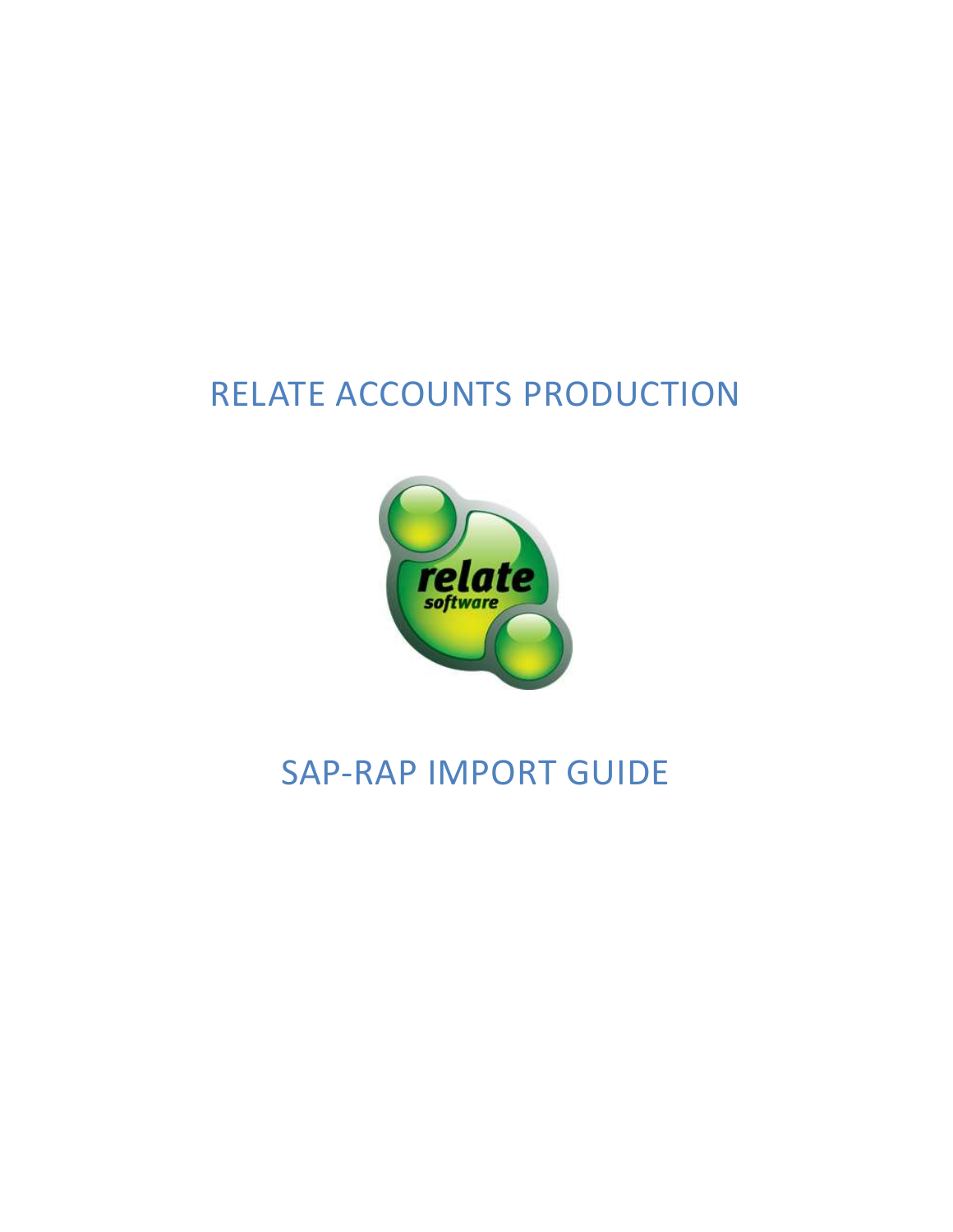## **TABLE of CONTENTS**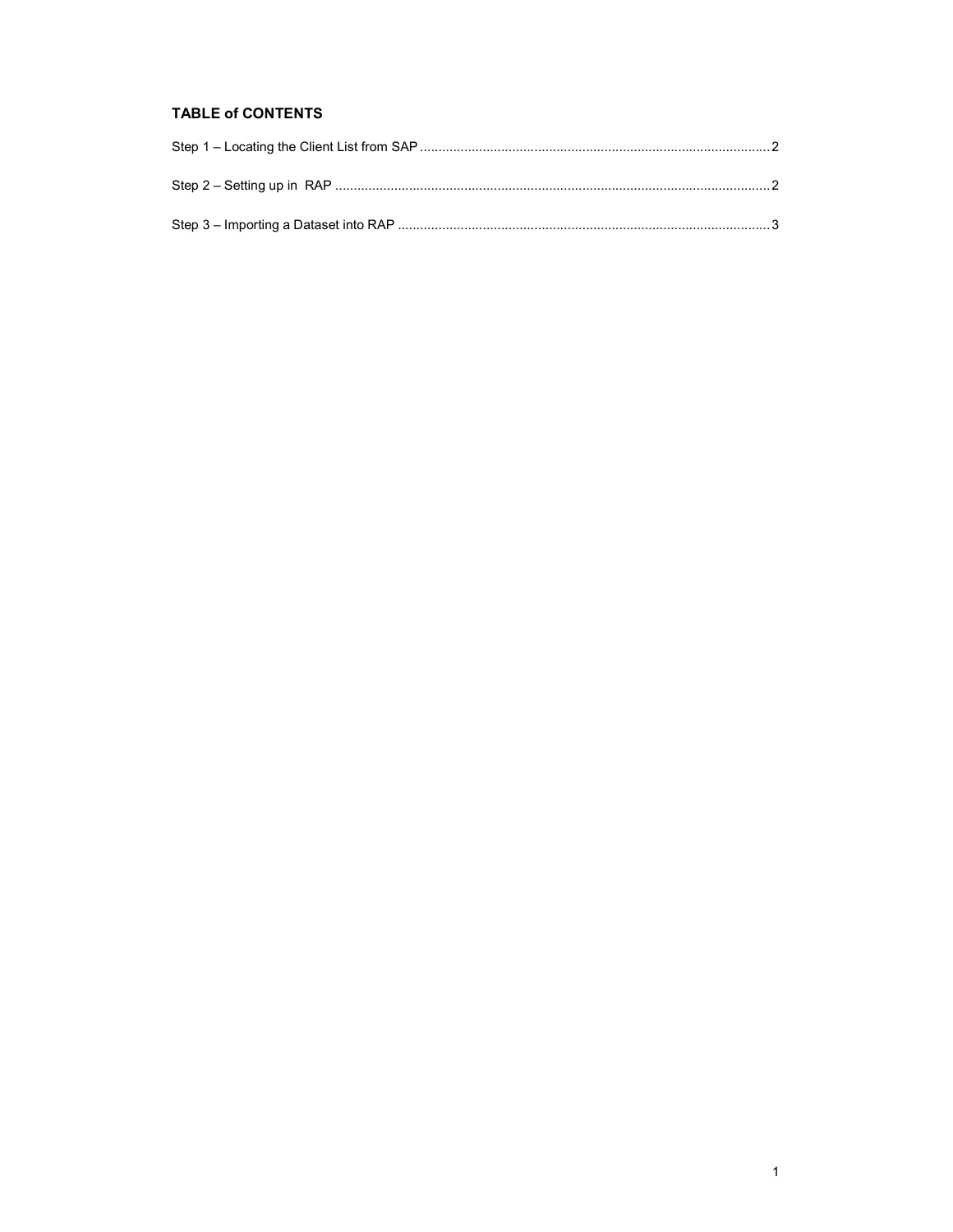## **Step 1 – Locating the Client List from SAP**

- 1. In Sage Accounts Production go to Tools, Settings, then Workstation Settings (older versions of SAP will just need to go to Tools, Settings)
- 2. Under the Default Paths tab, locate the Client List Path. It will normally be something similar to "C:\Program Files\ApexWin\Main"
- 3. Take note of this file path
- 4. Also in SAP, go to Help then About in the upper toolbar. Take note of the version of SAP you are using

## **Step 2 – Setting up in RAP**

1. In Relate Accounts Production, go to File, then SAP Import in the upper left hand corner of the program (Fig 1.)



2. The following screen will appear (Fig 2.)

| <sup>®</sup> Import from SAP |                                                                                                 |                      |                    | $\Box$ d $\boxtimes$ |
|------------------------------|-------------------------------------------------------------------------------------------------|----------------------|--------------------|----------------------|
| Version:                     | $\blacksquare$                                                                                  | Select SAP Directory |                    | $\blacksquare$       |
|                              |                                                                                                 |                      | <b>Imported By</b> | <b>Imported On</b>   |
|                              |                                                                                                 |                      |                    |                      |
|                              |                                                                                                 |                      |                    |                      |
|                              |                                                                                                 |                      |                    |                      |
|                              |                                                                                                 |                      |                    |                      |
|                              |                                                                                                 |                      |                    |                      |
|                              |                                                                                                 |                      |                    |                      |
|                              |                                                                                                 |                      |                    |                      |
|                              |                                                                                                 |                      |                    |                      |
|                              |                                                                                                 |                      |                    |                      |
|                              |                                                                                                 |                      |                    |                      |
|                              |                                                                                                 |                      |                    |                      |
|                              | Don't import unused nominal codes $\boxed{v}$ . Import prior year bank transfer $\boxed{ \Box}$ |                      | <b>Inport</b>      | Cancel               |

Fig 2.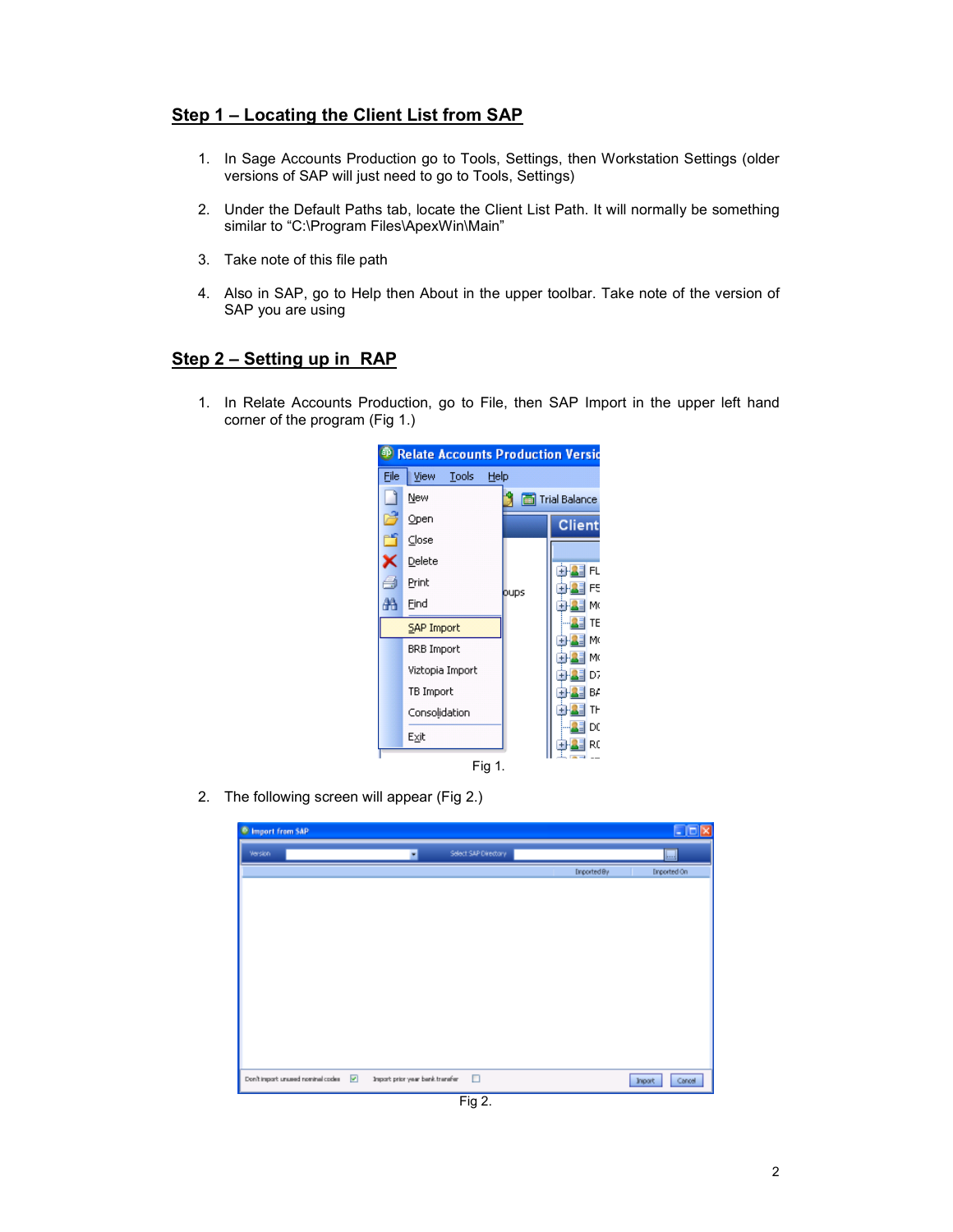- 3. Enter the Version of SAP you had taken down earlier in the dropdown box provided. The options will be either "SAP version 4.2 or later" or "SAP version 3.3 or earlier"
- 4. Next enter the SAP Directory in the provided field. This will be the Client List Path you took down earlier. You can either type this directly into the field and then press tab to save or using the **button**, you can browse to this location.
- 5. Once this is done your client list should populate in the previously blank middle section as seen below (Fig 3.)

| <b>Elmport from SAP</b>                                         |                                       |                                                                                    |                      |                                |                    | JD     |
|-----------------------------------------------------------------|---------------------------------------|------------------------------------------------------------------------------------|----------------------|--------------------------------|--------------------|--------|
| <b>Version</b>                                                  | SAP version 4.2 or later              |                                                                                    | Select SAP Directory | CifProgram Files\ApexWinUtlain | $\cdots$           |        |
|                                                                 |                                       |                                                                                    |                      | <b>Imported By</b>             | <b>Imported On</b> | ×      |
| St_I inplayed & Co                                              |                                       |                                                                                    |                      |                                |                    |        |
| <b>BILL TOYT Drive Limited</b><br><b>Bright Jeth Adm Bishop</b> |                                       |                                                                                    |                      |                                |                    |        |
| U 1918 The S Co                                                 |                                       |                                                                                    |                      |                                |                    |        |
|                                                                 | Test09 Test Company 3                 |                                                                                    |                      |                                |                    |        |
|                                                                 | Test02 Test Concery 2                 |                                                                                    |                      |                                |                    |        |
| 31 N DOG Draft Limited                                          | 31 A RELATE Relate Software           |                                                                                    |                      |                                |                    |        |
| <b>JU 1007 Bond Ltd</b>                                         |                                       |                                                                                    |                      |                                |                    |        |
| 31   0012 Red Football                                          |                                       |                                                                                    |                      |                                |                    |        |
| di 123 Inport Uni                                               |                                       |                                                                                    |                      |                                |                    |        |
|                                                                 | TESTO1 Test Company 1                 | 39 Stat December 2010, St(12/2010, CHDOCUMENTS AND SETTINGS)CATHAL OCOMMORIDES/TOP |                      |                                |                    |        |
|                                                                 |                                       |                                                                                    |                      |                                |                    |        |
|                                                                 |                                       |                                                                                    |                      |                                |                    |        |
|                                                                 |                                       |                                                                                    |                      |                                |                    |        |
|                                                                 |                                       |                                                                                    |                      |                                |                    |        |
|                                                                 |                                       |                                                                                    |                      |                                |                    |        |
|                                                                 | Don't import unused nominal codes [9] | Import prior year bank transfer                                                    | Ð                    |                                | <b>Inport</b>      | Cancel |
|                                                                 |                                       |                                                                                    | Fig 3.               |                                |                    |        |

- 6. [TROUBLE SHOOT] If you do not see the list appear, do not press import as unless the file path loads, there is nothing to import. You may need to register a required .dll file on this machine. To do this go to Start, then Run and type the following **regsvr32 "C:\Program Files\Relate Software\Relate Accounts Production\APEngine.dll"**
- 7. Once this is done your client list should populate in the previously blank middle section as seen above (Fig 3.)

#### **Step 3 – Importing a Dataset into RAP**

- 1. Scroll down to the client you wish to import.
- 2. Clicking the small + icon beside the client will display all datasets associated to this client in SAP
- 3. Highlight the dataset you wish to import and click the Import button
- 4. You will be prompted if you wish to import to an existing client or not (Fig 4.)